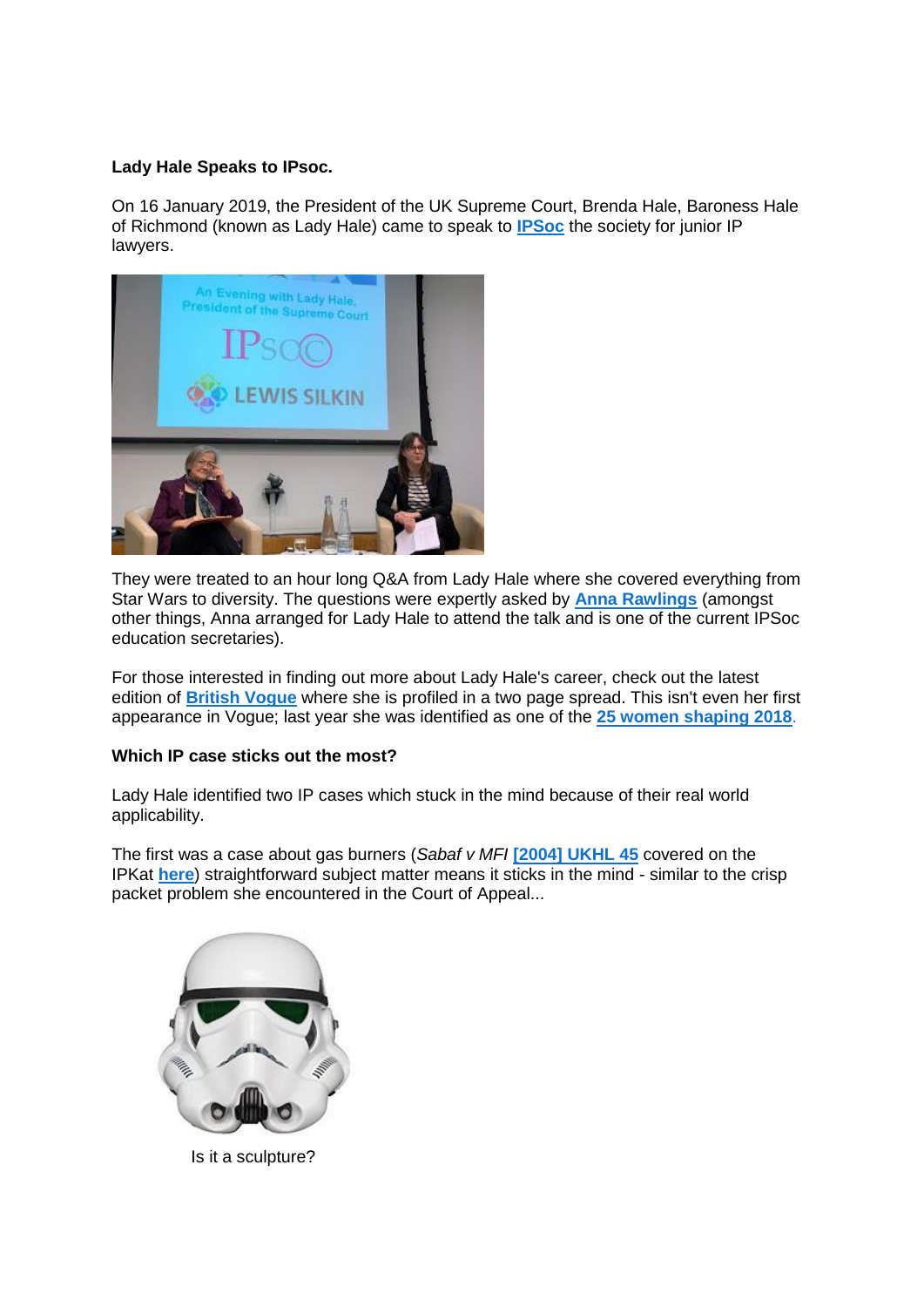#### No - regardless of how it's displayed

The second was *Lucasfilm Ltd & Ors v Ainsworth & Anor* **[\[2011\] UKSC 39](https://www.bailii.org/uk/cases/UKSC/2011/39.html)** (the "Star Wars case" covered on the IPKat **[here](http://ipkitten.blogspot.com/2011/07/to-boldly-go-supreme-court-ventures.html)**) concerned the question of whether a stormtroopers' helmet met the definition of a sculpture under the Copyright, Designs and Patent Act 1988. Lady Hale particularly enjoyed the different ways in which counsel tried to influence the court's view. Jonathan Sumption QC (as he then was) displayed one of the helmets in a glass case at the front of the court (looking like a sculpture) whilst Alastair Wilson QC brought one of the helmets in a sports bag and handed it round the court - at least one of the Lords tried it on. No prizes for guessing which counsel represented Lucasfilm.

## **What's your advice for junior IP practitioners bringing cases in Supreme Court?**

- 1. Remember that the Supreme Court is only interested in points of law of general public importance.
- 2. The hardest part of the Supreme Court as far as IP cases are concerned appears to be agreeing the facts! This is an essential part of the Supreme Court process.
- 3. Don't give the Supreme Court too much to read and think carefully about whether they are sent in hard copy or electronic. Whilst the court is slowly becoming digital (and obviously Lady Hale can handle a computer!) bear in mind that some of the judges might not be quite so technically proficient.

#### **Which judge has been most influential to your career?**

**[Lord Bingham](https://en.wikipedia.org/wiki/Tom_Bingham,_Baron_Bingham_of_Cornhill)** - he was clear minded (and essentially another legend). Even now when faced with a difficult decision, Lady Hale asks herself WWLBD (i.e. What Would Lord Bingham Do). **[Aldous LJ](https://en.wikipedia.org/wiki/William_Aldous)** also got a shout out - he was very influential regarding his understanding patent law - "it's not as simple as it appears at first sight".

#### **What's the most difficult case you had to decide?**

The hardest cases of Lady Hale's career were when she was a trial judge deciding whether children should be separated from their parent(s). In many circumstances, she had to make a decision because the law required it but it was not necessarily the best thing for the family.

Inevitably there was some discussion about the implications of *Actavis v Eli Lilly* **[\[2017\]](https://www.supremecourt.uk/cases/uksc-2016-0002.html)  [UKSC 48.](https://www.supremecourt.uk/cases/uksc-2016-0002.html)** As Lady Hale noted, "development of the law" is not done lightly, the implications are considered and the decisions are made in context.

There was a related discussion about jurisdiction in *Lucasfilm*. Lady Hale observed that commerce is global and interconnected so of course there are lots of international issues. In her view, this is why the EU law solution was so neat. If a member state's court didn't know the answer, they could refer the question to Luxembourg & apply it to the case.

## **What's the most difficult situation you face as a judge?**

You're convinced that you're right but no one else agrees!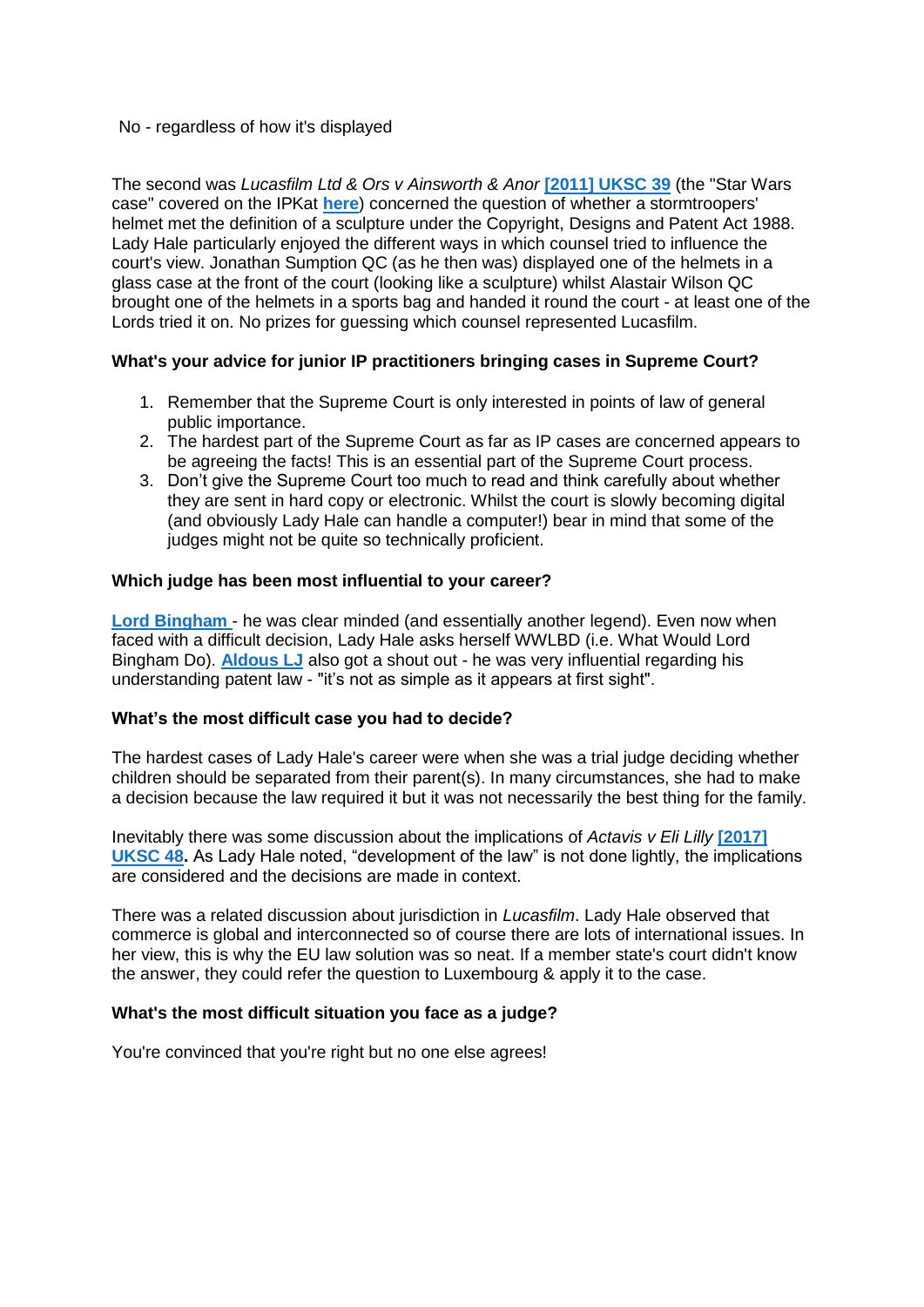

Cats are always sitting in judgment

# **How do you respond to accusations of judge made law?**

This was a reference in particular to the **[infamous front page](https://en.wikipedia.org/wiki/Enemies_of_the_People_(headline))** of the Daily Mail which identified the three judges who decided that the government could not trigger Article 50 (and start the Brexit clock) without the consent of Parliament (*R (Miller) v Secretary of State for Exiting the European Union* **[\[2017\] UKSC 5](https://www.bailii.org/uk/cases/UKSC/2017/5.html)** AKA *Miller*)

Hale noted that *Miller* is not judge made law by any stretch of imagination. Rather it is the application of principles that were established in 17th Century i.e. that government can make and unmake treaties but only Parliament can make and unmake law.

As Hale observed, inevitably, the question of 'judge made law' is something that the Supreme Court must regularly grapple with. She pointed us in the direction of her 3 or 4 learned articles on the subject but noted that obviously there's a difference between changes to the common law and interpreting legislation.

## **Which Supreme Court case has caused the most debate?**

The amount of discussion varies from case to case. The minimum amount is a brief chat regarding the points in dispute before the hearing. There is then a meeting immediately following the hearing which starts with the most junior justice and goes around the table until they finally get to Lady Hale. This is the practice which began with the Privy Council - it might be nerve wracking for the first speaker but it gives everyone the opportunity to put forth their view.

It also means that by the time it is Lady Hale's turn to speak it is fairly clear both what the outcome will be and who will write the lead judgment. However... sometimes once the writing process begins minds can change and a draft lead judgment can sometimes turn into a dissenting judgment.

Throughout the process there will be lots of emails flying back and forth and potentially a meeting or two.

One case with a great deal of debate concerned Syrian & Iraqi refugees who were rescued by the RAF and landed at sovereign air base in Cyprus. The Supreme Court had to decide: (i) did refugee convention apply (yes) and (ii) did this give a right for the refugees to come to UK (no). Whilst the points of law were easy to determine, what this meant in practice was far less clear to the court. They asked for further submissions on this issue but before the case was heard by the Supreme Court the government settled the case. You can read more **[here](https://www.independent.co.uk/news/uk/home-news/refugees-enter-uk-stranded-army-base-cyprus-20-years-dhekelia-akrotiri-a8665931.html)**.